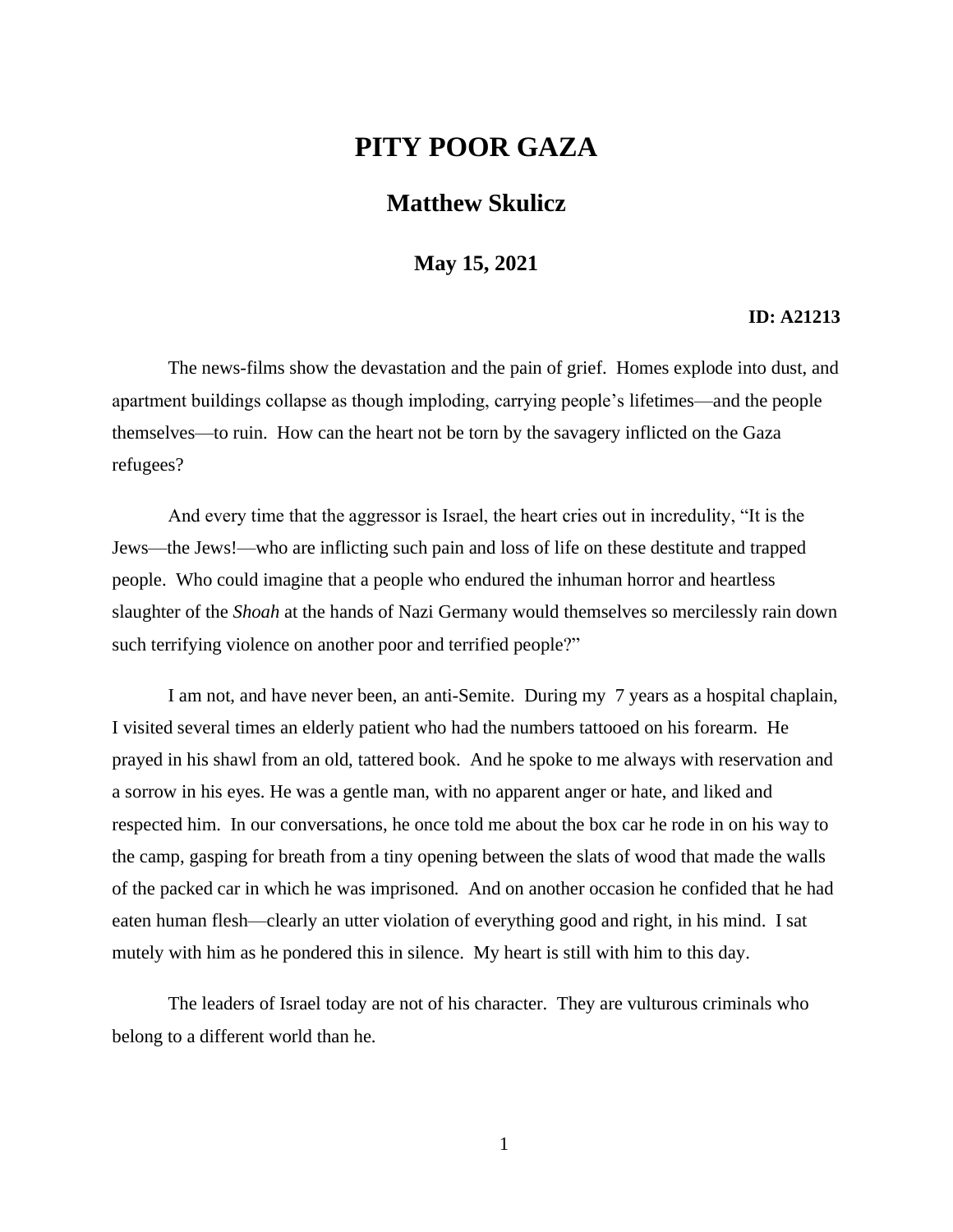This appalling inhumanity is the latest outcropping of the "Arab-Israeli war. " That conflict has been raging, more or less intensely, since the Zionist movement in the early 20<sup>th</sup> century sought to reclaim Palestine as the birthright homeland of the Jewish people, who had lived on that land for 1400 years, until the Romans exiled them from "Roman Syria" in 136 CE. This mass migration that ensued—of the Jewish people into Europe, particularly into Germany, is known as "the great Diaspora."

At the time of the Zionist movement, Palestine had been settled for almost two thousand years by Arabs and was then a part of the vast, Islamic Ottoman Empire. As World War I progressed, it became clear that Kaiser Wilhelm and his German/Austro-Hungarian Empire was about to collapse, leaving the Ottoman Empire, which was allied to the Kaiser, as the spoils of war. Secret meetings between the two ignoble colonizers, England and France, along with Russia (soon to be Soviet Russia and then the Soviet Union) and Italy, resulted in the signing of the Sykes-Picot Agreement (1916), which divided the area of the Ottoman Empire into "spheres of influence," carving up the one vast territory into separate nations, with each of the four signatories taking its share of the land and the productivity of its mainly Muslim Arab population.

Of interest here, Palestine was left in the Agreement to be governed by an international commission. No consideration was given to the Arab peoples living there or to the Jewish Zionists. After the war, an agreement was signed between England and the Baron Rothschild, a Jewish banker who had financed a good part of the Allied victory. This "Balfour Agreement" was a letter which stipulated Great Britain's intent to establish a Jewish national homeland in Palestine—what later became the State of Israel in 1949.

To accomplish this partition of the Ottoman Empire after World War I, the League of Nations (the short-lived forerunner of the United Nations) granted France the newly created states of Syria and Lebanon. Russia received access to the Black Sea through newly created Turkey, which was home not only to the Turks, but also to the newly unrepresented Kurds. England received newly created Iraq, part of Palestine, and newly-created Transjordan (later called Jordan), which protected its access to the Suez Canal and the route to its colony of India.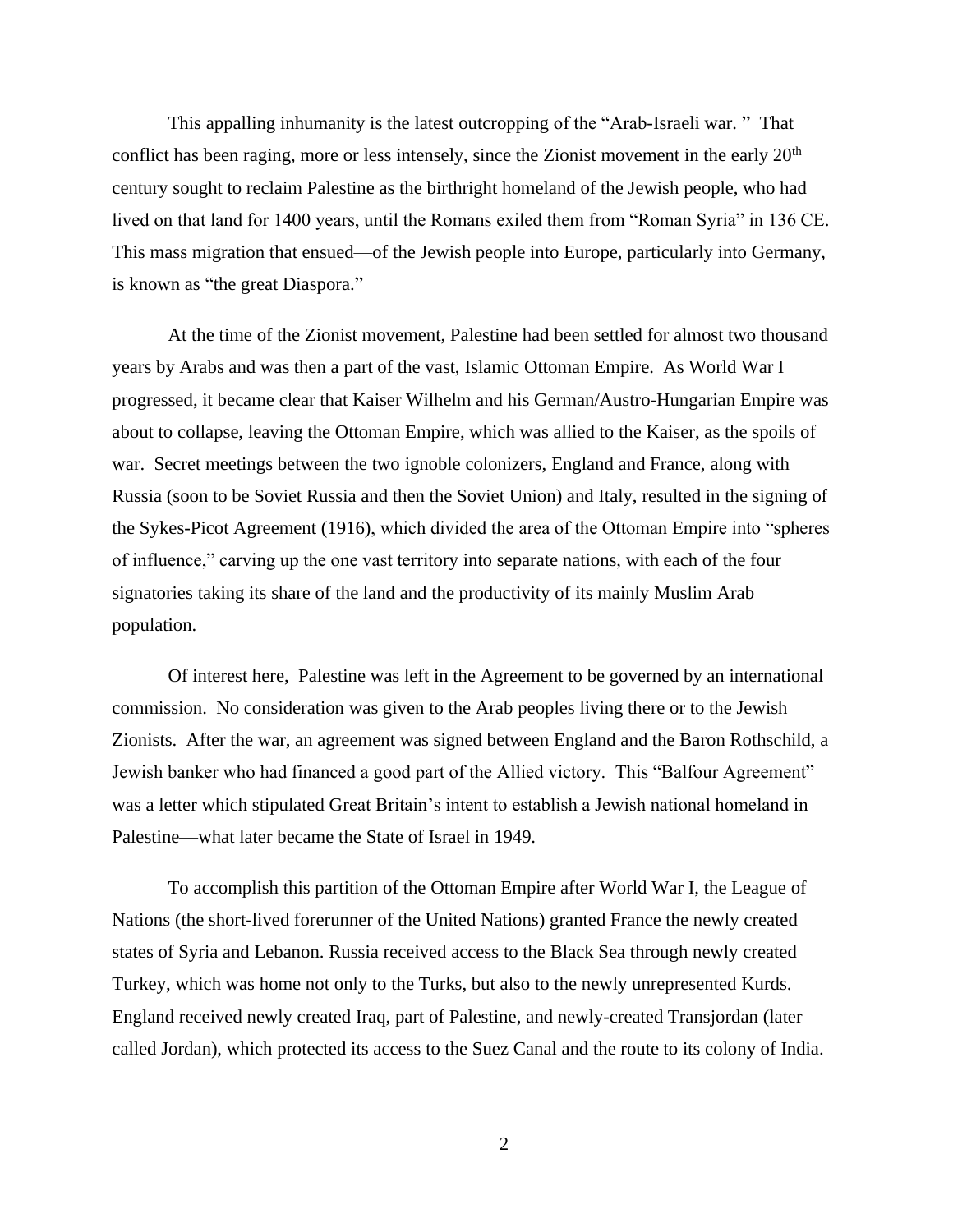The Kingdom of Saudi Arabia was created on the Arab Peninsula, as were Yemen and the countries of Oman, Qatar, and Bahrain.

The Zionist battle with the Arabs continued throughout this period until in 1949, the State of Israel was created. This act of the United Nations partitioned Palestine into the Jewish nation of Israel, the bi-national City of Jerusalem (now illegally annexed entirely by Israel), and two areas settled by the millions of Arabs displaced from their homes in what was now Israel: the larger West Bank, on the western side of the Jordan River, which was Israel's border with the Kingdom of Jordan, and the tiny 140-square-mile Gaza Strip, on the Mediterranean coast—the densely populated refuge for 1 million displaced Palestinian Arabs and another 800,000 members of successor generations, who were and are angry and impoverished, living their lives in overcrowded refugee camps, without hope and subject to torture and inhumane punishment by the Israeli government.

The problem created by the partition of Palestine (and the rest of the Middle East) is intractable. The most offensive aspect of the problem is that the partitioning was done by the white European colonial predators, who for the three previous centuries had had their way with the less well battle-equipped and disease-tolerant indigenous peoples of the Americas, Africa, the Middle East, and the Indian subcontinent, and had become rich by plundering their wealth and labor. In their arrogance, these colonialists partitioned Palestine without consulting with the Palestinian Arabs, who became the victims of the partitioning, losing their ancestral homes and their jobs, their families separated and dispersed, without recourse. A million Arabs were herded into the re-settlement camps in Gaza, stripped of their ancestral heritage and left to be provided for by the mercy of their Muslim co-religionists in other nations.

Who can be surprised that rebellion against such inhumane and unjust treatment of a whole population by absentee landlords two thousand miles away should occur and continue to occur? The question of which party to the conflict, Palestinians or Israeli Jews, has just claim to the land itself is insoluble because each side's claim is meritorious. But the way in which the partitioning took place, and the lack of human consideration that it displayed, are reprehensible. And the consequences of it have been catastrophic to the subjugated Palestinians and insidiously malignant to the moral health of the Israelis.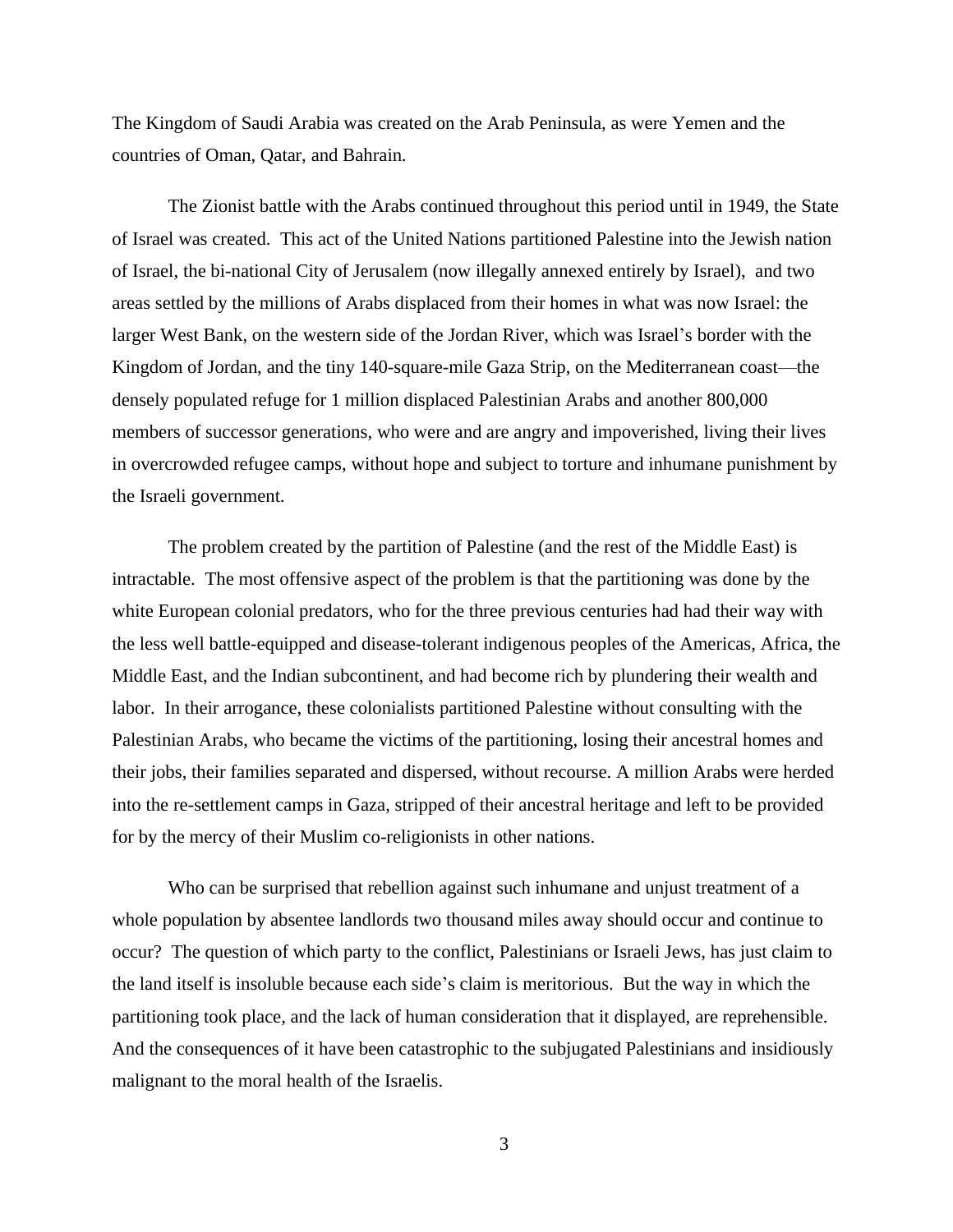Knowing the circumstances under which the Nation of Israel was created and the history of warfare between the Zionists and the Arabs in Israel, the Israelis understood that settling and protecting their new nation, under the cloud of Palestinian hatred and resentment, would be difficult and would require decisiveness and military superiority. With the assistance of donations, particularly from American and European Jewish organizations, and of substantial military foreign aid from the United States, whose politicians in both parties believed that they could not afford to lose the support of their Jewish patrons, especially after the Nazi horrors of World War II, Israel became an elite and effective military power, far superior to any of its hostile Arab neighboring states. It was, and it remains, the superpower of the Middle East.

However, Lord Chesterfield's dictum ("Power corrupts, and absolute power corrupts absolutely") applies to the Israeli leaders, as it does to all holders of power. I've already referred to the cruel daily persecution of the Palestinians living in Jerusalem by the Israeli government, who have enacted internationally illegal laws restricting the basic human rights of these people and who, at will, torture, kill, and abduct Palestinian civilians, and demolish their family homes, as humiliating demonstrations to them of the superior might of their subjugators. For example, you may have noticed in the films of the latest outbreak of fighting—which was sparked by an illegal and unjustified eviction of a Palestinian family from their home in a majority Jewish neighborhood in Jerusalem—the pathetic ineffectiveness of the home-produced Palestinian rockets barraging Israel by the thousands. The Israeli defensive air-raid "dome," according to news reports, destroyed over 90% of the rockets as they approached their targets. Nighttime clips of the rockets coming toward Israel showed the rockets simply popping out of existence in the night sky.

Another favorite harassment technique of the Israeli government is the "land-grab" establishment of Israeli settlements in the Palestinian West Bank. Although illegal in toothless international law, these "Jewish settlements" are a constant irritation to the Arab citizens of the West Bank, They are also an attempt by the Israeli government to diminish the percentage of Arab residents in these areas and thus, to diminish the effectiveness of their voice in local government affairs.

4